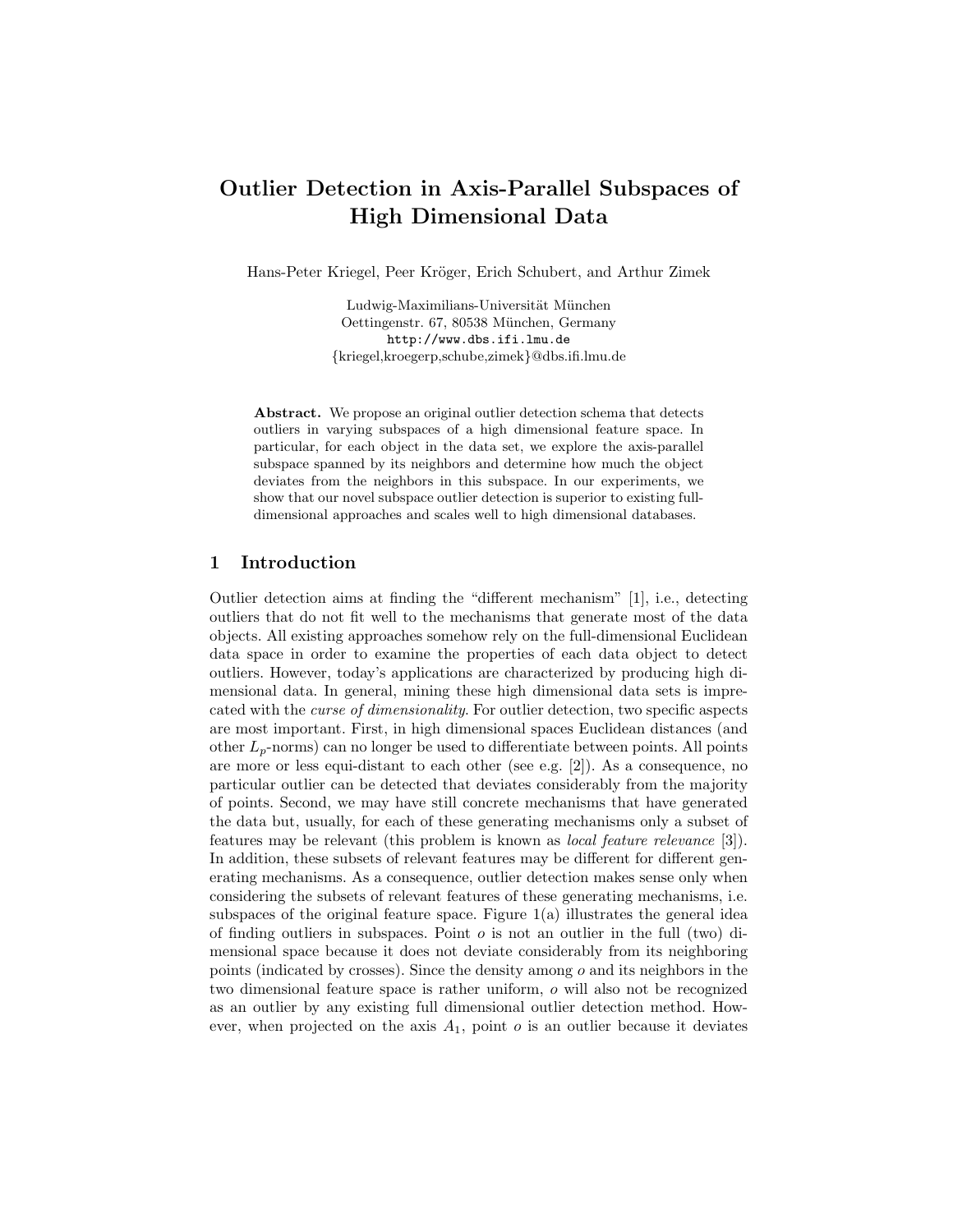considerably from the neighboring points. Apparently, the points indicated by crosses have been generated by a mechanism where a low variance around a certain value in attribute  $A_1$  is characteristic while the values of attribute  $A_2$  are uniformly distributed and obviously not characteristic for the given mechanism. Finding outliers in subspaces is particularly interesting in high dimensional data where we can expect a rather uniform distribution in the full dimensional space but interesting distributions (including outliers) in subspaces. Since these subspaces of relevant features are usually not known beforehand (outlier detection is an unsupervised task), the search for outliers must be coupled with the search for the relevant subspaces. In this paper, we present a novel outlier detection schema that searches for outliers in subspaces of the original data. Our method is particularly useful for high dimensional data where outliers cannot be found in the entire feature space but in different subspaces of the original space. The remainder is organized as follows. We review related work in Section 2. Our novel subspace outlier model is described in Section 3. An experimental evaluation is presented in Section 4. Section 5 provides conclusions.

## 2 Related Work

Existing approaches for outlier detection can be classified as global or local outlier models. A global outlier approach is based on differences of properties compared over the complete data set and usually models outlierness as a binary property: for each object it is decided whether it is an outlier or not. A local outlier approach rather considers a selection of the data set and usually computes a degree of outlierness: for each object a value is computed that specifies "how much" this object is an outlier w.r.t. the selected part of the data. Here, we focus on this second family of approaches. The first approach to overcome the limitations of a global view on outlierness has been the density-based local outlier factor (LOF) [4]. The LOF compares the density of each object  $o$  of a data set  $D$ with the density of the k-nearest neighbors of  $o$ . A LOF value of approximately 1 indicates that the corresponding object is located within a cluster, i.e. a region of homogeneous density. The higher the difference of the density around  $\rho$  is compared to the density around the  $k$ -nearest neighbors of  $o$ , the higher is the LOF value that is assigned to o. The outlier score ABOD [5] claims to be tailored to meet the difficulties in high dimensional data because it is not primarily based on conventional distance measures but assesses the variance in angles between an outlier candidate and all other pairs of points. Nevertheless, the special problem of irrelevant attributes in high dimensional data is not addressed by ABOD.

## 3 Outlier Detection in Axis-Parallel Subspaces

The general idea of our novel subspace outlier model is to analyze for each point, how well it fits to the subspace that is spanned by a set of reference points. The subspace spanned by a set of points is simply an axis-parallel hyperplane of any dimensionality  $l < d$ , where d is the dimensionality of the entire feature space,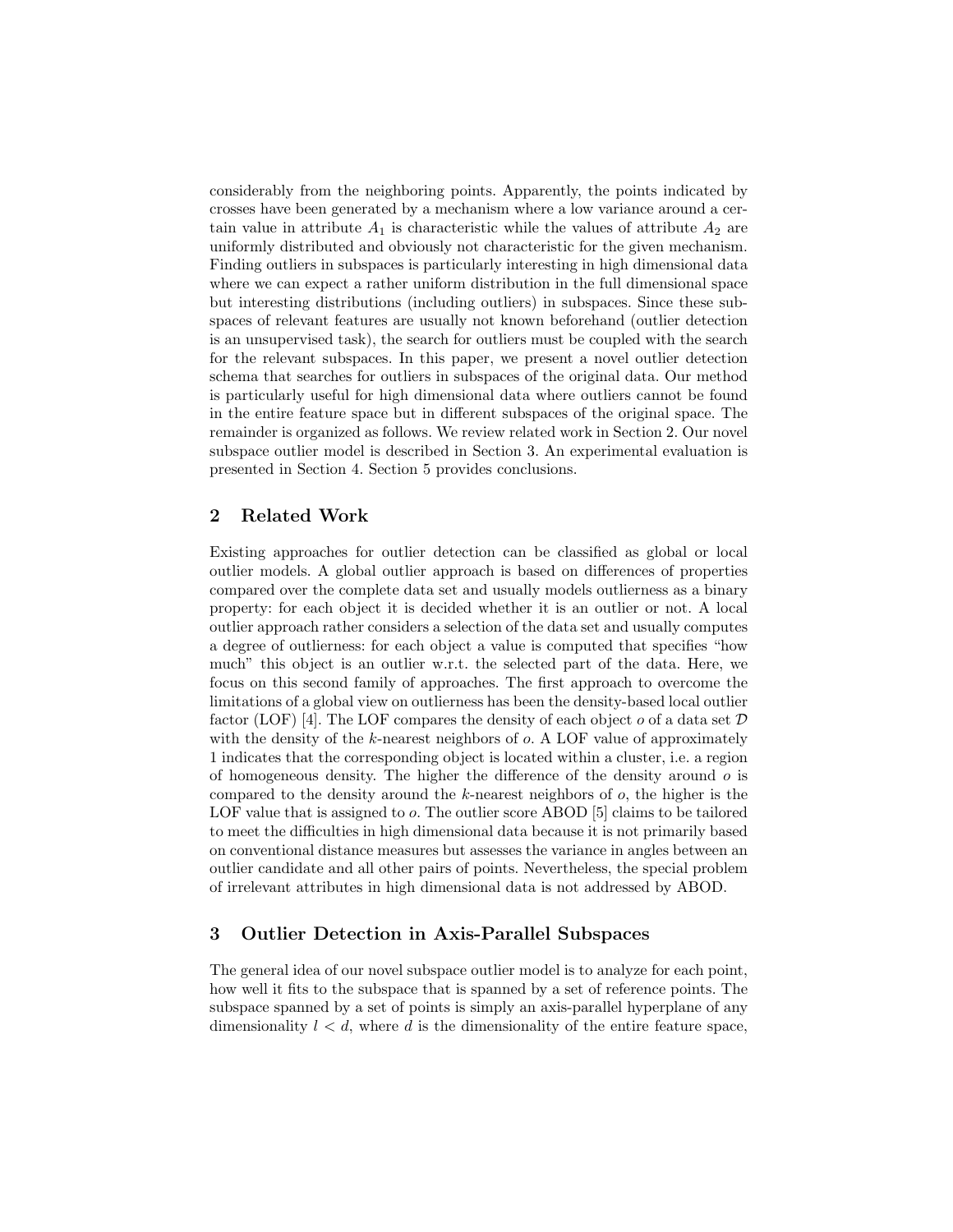

between a point o and a subspace hyperplane  $\mathcal{H}(R(o))$ .

distances of all points in  $R(p)$  to  $\mathcal{H}(R(p)).$ 

Fig. 1. Illustration of basic concepts.

such that all points of the reference set are close to this hyperplane. If a point deviates significantly from this reference hyperplane, it is considered to be an outlier in the subspace that is perpendicular to that hyperplane.

In the following, we assume that  $\mathcal{D} \subseteq \mathbb{R}^d$  is a database of n points in a d-dimensional feature space and dist is a metric distance function on the points in  $\mathcal{D}$ , e.g. one of the  $L_p$ -norms or the cosine distance. For any point  $p \in \mathbb{R}^d$ , we denote the projection of  $p$  onto attribute  $i$  by  $p_i$ .

Intuitively, the subspace hyperplane of a set of points  $S$  (the reference set) captures the subspace in which the variance of the points in  $S$  is high, whereas in the perpendicular subspace, the variance of the points in  $S$  is low. The *variance*  $VAR^{S} \in \mathbb{R}$  of S is the average squared distance of the points in S to the mean value  $\mu^S$ , i.e.,  $VAR^S = \frac{\sum_{p \in S} dist(p, \mu^S)^2}{Card(S)}$  $\frac{S^{ulsc}(P, \mu)}{Card(S)}$ , where  $Card(S)$  denotes the cardinality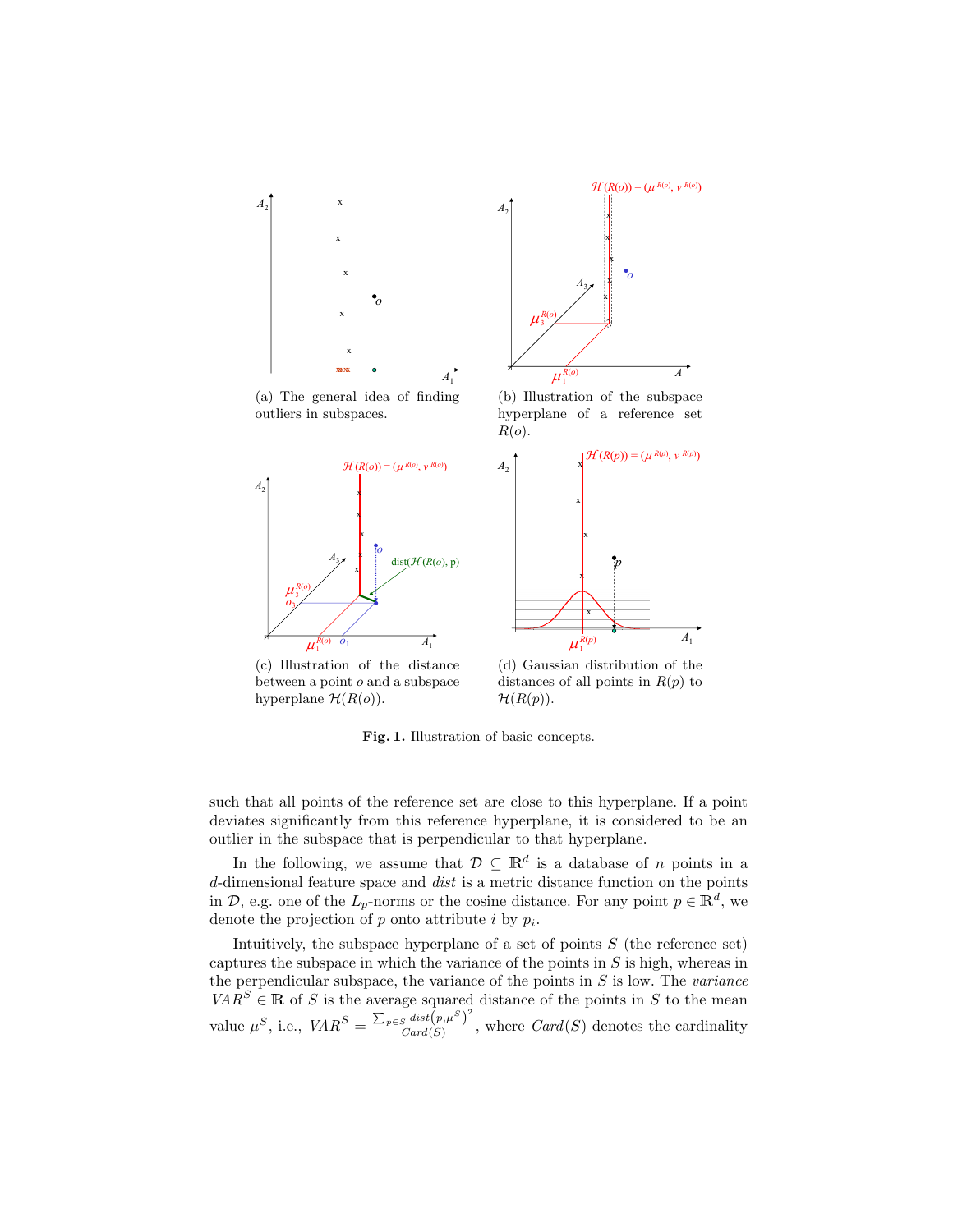of the set S. Analogously, the *variance along an attribute i*, denoted by  $var_i^S \in \mathbb{R}$ of S is defined as  $var_i^S = \frac{\sum_{p \in S} (dist(p_i, \mu_i^S))^2}{Card(S)}$  $Card(S)$ .

Let  $R(p) \subseteq \mathcal{D}$  be a set of reference points for  $p \in \mathcal{D}$ , called *reference set* w.r.t. which the outlierness of p should be evaluated. The *subspace defining* vector  $v^{R(p)} \in \mathbb{R}^d$  of a reference set  $R(p)$  specifies the relevant attributes of the subspace defined by the set  $R(p)$ , i.e. the attributes where the points in  $R(p)$ exhibit a low variance. Thereby, we differentiate between high and low variance as follows. In all d attributes, the points have a total variance of  $VAR^{R(p)}$ . Thus, the expected variance along the *i*-th attribute is  $1/d \cdot VAR^{R(p)}$ . We evaluate the variance of the points along the *i*-th attribute as *low* if  $var_i^{R(p)}$  is smaller than the expected variance by a predefined coefficient  $\alpha$ . For each attribute in which  $R(p)$  exhibits a low variance, the corresponding value of the subspace defining vector  $v^{R(p)}$  is set to 1, for the remaining attributes to 0. Formally,

$$
v_i^{R(p)} = \begin{cases} 1 & \text{if } var_i^{R(p)} < \alpha \frac{VAR^{R(p)}}{d} \\ 0 & \text{else.} \end{cases}
$$
 (1)

The *subspace hyperplane*  $\mathcal{H}(R(p))$  of  $R(p)$  is defined by a tuple of the mean value  $\mu^{R(p)}$  of  $R(p)$  and the subspace defining vector  $v^{R(p)}$  of  $R(p)$ , i.e.  $\mathcal{H}(R(p)) =$  $(\mu^{R(p)}, v^{R(p)})$ . Figure 1(b) illustrates a subspace hyperplane for a sample reference set  $R(o)$  (indicated by crosses) of a point  $o$  (indicated by a dot) in a three dimensional feature space. The points of  $R(o)$  form a line in the three dimensional space. Thus, the subspace defining vector of  $R(o)$  is defined as  $v^{R(o)} = (1, 0, 1)^{\mathsf{T}}$ , because attribute  $A_1$  and  $A_3$  are relevant and attribute  $A_2$  is not, i.e. the variance along  $A_1$  and  $A_3$  is small whereas it is high along  $A_2$ . The subspace hyperplane of  $R(o)$  is defined by the mean  $\mu^{R(o)}$  of  $R(o)$  and  $v^{R(o)}$  and is visualized as the red solid line perpendicular to the plane spanned by  $A_1$  and  $A_3$ . Now, we are able to measure how much p deviates from the subspace hyperplane  $\mathcal{H}(R(p))$ spanned by its reference set  $R(p)$ . The deviation of any point o to a subspace hyperplane  $\mathcal{H}(S)$  is thereby naturally defined as the Euclidean distance in the subspace which is perpendicular to the hyperplane. This can simply be computed using a weighted Euclidean distance between  $o$  and  $\mu^S$  using the subspace defining vector  $v^S$  as weight vector, i.e.,

$$
dist(o, \mathcal{H}(S)) = \sqrt{\sum_{i=1}^{d} v_i^S \cdot (o_i, \mu_i^S)^2}.
$$
 (2)

The idea of this distance between a sample 3D point o and the subspace hyperplane of its reference set  $R(o)$  is illustrated in Figure 1(c). This distance value is a very intuitive measurement for the degree of outlierness of any  $p \in \mathcal{D}$  w.r.t. the set of points in  $R(p)$ . A value near 0 indicates that the particular point p fits very well to the hyperplane  $\mathcal{H}(R(p))$ , i.e., is no outlier, whereas a considerably higher value indicates that  $p$  is an outlier. The final subspace outlier degree is defined as follows.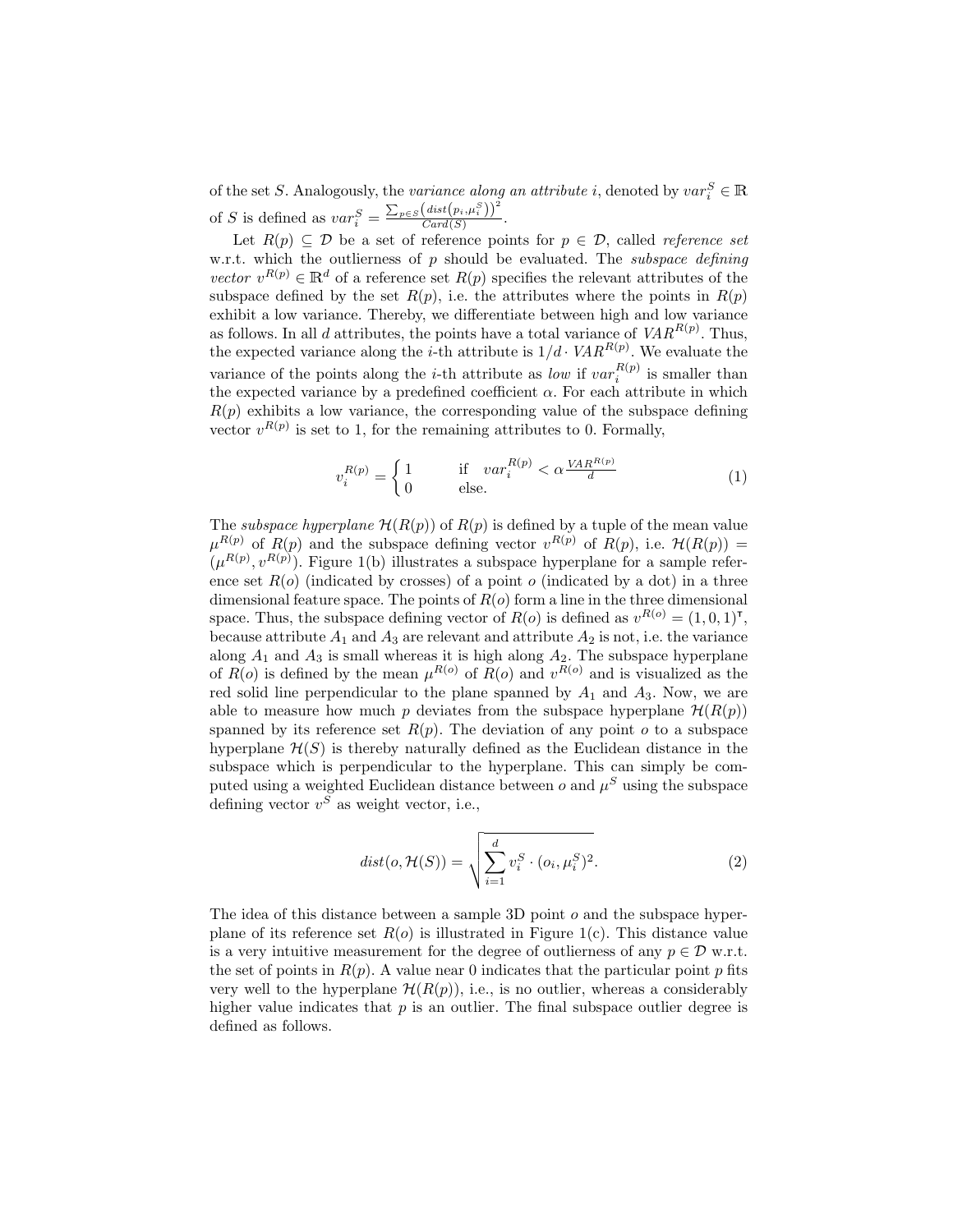**Definition 1** (subspace outlier degree). Let  $R(p)$  denote a set of reference objects for object  $p \in \mathcal{D}$ . The subspace outlier degree *(SOD)* of p w.r.t.  $R(p)$ , denoted by  $SOD_{R(p)}(p)$ , is defined as

$$
SOD_{R(p)}(p) := \frac{dist(o, \mathcal{H}(R(p)))}{\|v^{R(p)}\|_1},
$$

*i.e.*, the distance between point p and its reference set  $R(p)$  according to Equation 2, normalized by the number of relevant dimensions as given e.g. by the number of entries  $v_i^{R(p)} = 1$  in the weighting vector  $v^{R(p)}$  as defined in Equation 1.

In contrast to most of the existing approaches, our model also gives an explanation why a point  $p$  is an outlier. Given an outlier  $p$ , we can obtain the subspace in which p is an outlier by simply inverting the subspace defining vector  $v^{R(p)}$ . This yields the subspace that is perpendicular to the subspace hyperplane of  $R(p)$ . In addition, we can derive the mean value of the points in  $R(p)$  in that subspace. Thus, our model implicitly provides not only a quantitative outlier model but also a qualitative outlier model by specifying for each outlier the features that are relevant for the outlierness.

We now discuss how to choose a meaningful reference set for a given point  $p \in \mathcal{D}$  to compute the outlierness of p. Existing local (full dimensional) outlier detection models usually examine the local neighborhood of p, e.g. the k-nearest neighbors or the ε-neighborhood based on Euclidean distance. However, due to the curse of dimensionality, distances cannot be used to differentiate points clearly in high dimensional feature spaces. As a consequence, the concept of "local neighborhood" is rather meaningless in high dimensional data (see e.g. [2]). An SNN approach usually measures the similarity of points based on the number of common nearest neighbors. An explanation for the robustness of SNN is that even though all points are almost equidistant to a given point  $p$ , a nearest neighbor *ranking* of the data objects is usually still meaningful. Two points  $p$ and  $q$  that have been generated by the same generating mechanism will most likely be neighbors or have similar neighbors in the subspace that is relevant for the common generating mechanism. Adding irrelevant attributes will blur these neighborhood relations by means of the absolute distances. However, most points of the common generating mechanisms will still be among the nearest neighbors of p and q. Thus, the number of shared neighbors of p and q will be large if both points originate from the same generating mechanism. Formally, let  $N_k(p) \subseteq \mathcal{D}$  be the k-nearest neighbors of  $p \in \mathcal{D}$  w.r.t. the distance function dist. The shared nearest neighbor similarity between two points  $p, q \in \mathcal{D}$  is defined as  $\lim_{SNN}(p,q) = \text{Card}(N_k(p) \cap N_k(q))$ . Now, the reference set  $R(p)$  of p is the set of l-nearest neighbors of p using  $\text{sim}_{SNN}$ , i.e., a subset of D that contains l points according to the following condition:  $\forall o \in R(p), \forall \hat{o} \in \mathcal{D} \setminus R(p)$ :  $\text{sim}_{\text{SNN}}(\hat{o}, p) \leq$  $sim_{SNN}(o, p)$ .

The SOD algorithm relies on two input parameters. First, k specifies the number of nearest neighbors that are considered to compute the shared nearest neighbor similarity. This is not really a critical parameter as long as it is chosen high enough to grasp enough points from the same generating mechanism.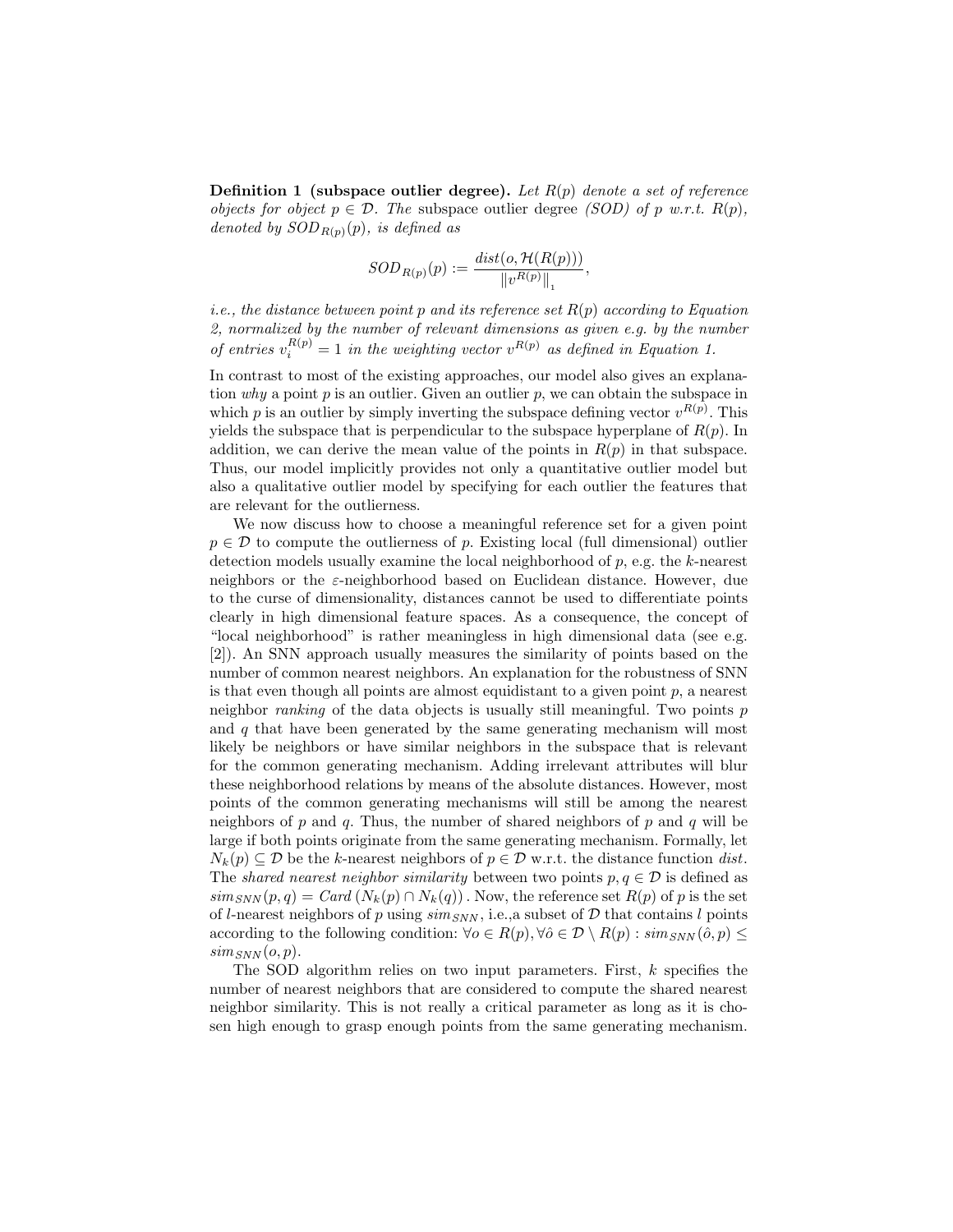

Fig. 2. Comparison of the 25-top ranked outliers in a sample 2D data set.

Second, l specifies the size of the reference sets. This parameter should also not be chosen too small for the same reason. Obviously, l should be chosen smaller or equal than k. Let us note that we have a third parameter  $\alpha$  that specifies a threshold to decide about the significance of an attribute. If the variance of the reference set along an attribute is smaller than  $\alpha$  times of the expected variance, then this attribute is considered relevant. In our experiments, setting  $\alpha = 0.8$ yields consistently good results so we recommend to choose it accordingly. To compute the SOD, first the set of k-nearest neighbors of each of the  $n$  points of the database needs to be computed which requires in summary  $O(d \cdot n^2)$  in the worst-case. This can be reduced to  $O(d \cdot n \log n)$  if an index structure is applied to support the NN queries. Then, for each point  $p$ , the reference set of  $p$  consisting of the l nearest neighbors of  $p$  w.r.t. the SNN similarity needs to be computed which takes  $O(k \cdot n)$ , the mean and the variance of this reference set needs to be computed which takes  $O(d \cdot l)$ , and finally, the SOD can be computed. In summary, since  $k \ll n$  and  $l \ll n$ , the runtime complexity of the latter steps and the overall complexity is in  $O(d \cdot n^2)$  which is comparable to most existing outlier detection algorithms.

## 4 Experiments

We report the results of an experimental comparison of SOD with the fulldimensional distance-based LOF outlier model as one of the best-known outlier models and the full-dimensional angle-based ABOD outlier model as the most recent approach claiming to be specifically applicable to high dimensional data. All competitors are implemented within the ELKI-framework [6]. We first applied the competing outlier models to several synthetic data sets. Here, we focus on a toy 2D data set to illustrate the difference between a full dimensional approach like LOF or ABOD and the idea of a subspace outlier model followed by SOD. The results are visualized in Figure 2. Most points of the data set are produced by one of two generating mechanisms, for each mechanism only one attribute is relevant whereas the other is not. This results in one cluster of 80 points scattered along a line parallel to the y-axis and one cluster of 50 points scattered along a line parallel to the x-axis. In addition, 25 points have been generated randomly as outliers. The Figures display the 25 top-ranked outliers by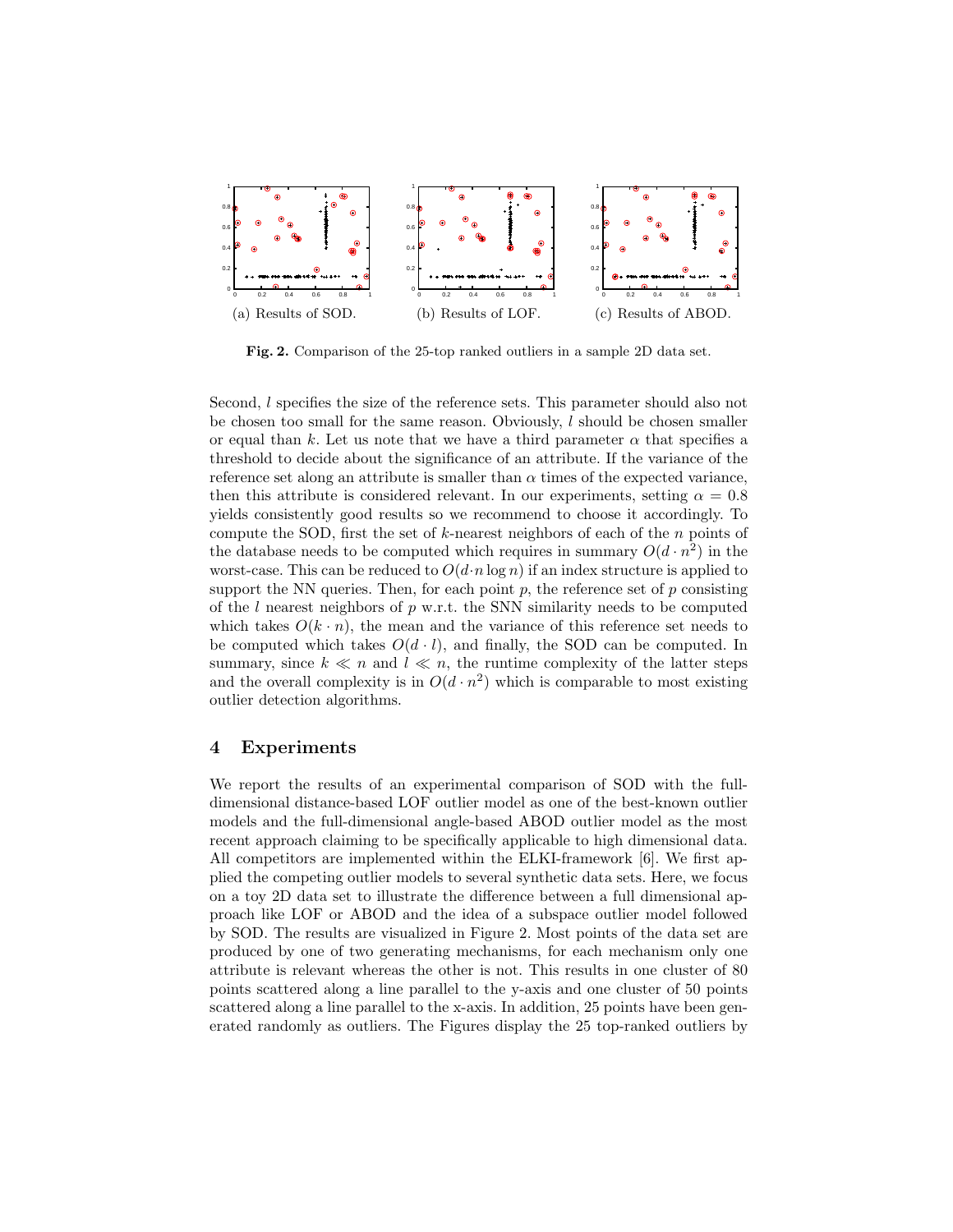

Fig. 3. ROC curves for data sets of varying number of irrelevant attributes.

each approach (marked by red circles). It can be observed that SOD has no problems in finding the outliers that deviate from the generating mechanisms. On the other hand, LOF and ABOD have two potential types of errors. First, points of the generating mechanisms are wrongly reported as outliers (false alarms) because the density is not high enough in the surrounding area. Second, points that are not generated by one of the generating mechanisms are missed (false drops) because their surrounding area is dense enough. We further conducted several experiments on higher dimensional synthetic data sets. Here, we defined a Gaussian distribution of 430 points in three dimensions with  $\mu = 0.33$  and  $\sigma = 0.08$ . Additionally, 20 outliers are placed in a range of 0.455 to 1.077 as minimal and maximal distance from the cluster center, respectively, whereas the outmost cluster point has a distance of 0.347 from  $\mu$ . These values are given w.r.t. the three relevant dimensions only. Then we added 7, 17, ..., 97 irrelevant attributes with values uniformly distributed in the range [0, 1], resulting in 9 additional data sets of dimensionality 10, 20, . . ., 100, respectively. In all experiments, SOD produced better results in terms of accuracy compared to LOF and ABOD. Figure 3 presents example ROC curves catching the performance of all three approaches for these data sets. While LOF and ABOD are very competitive in lower dimensional data sets, their performance considerably deteriorates with higher dimensionality while SOD remains very stable at optimal values. Only starting at 80 dimensions, 77 of which are irrelevant attributes, SOD starts to retrieve a false positive as the 19th outlier. Even at 100 dimensions, it only retrieves one false positive as 18th outlier.

We applied SOD and its competitors to a data set of career statistics of current and former NBA players<sup>1</sup> including 15 important parameters like points per game, rebounds per game, assists per game until the end of the 2007/2008 season. The data are normalized in order to avoid a bias due to different scaling of the attributes. The eight players with top SOD and ABOD values are displayed in Table 1. Both ABOD and SOD give some insightful results on this data set. They also agree on many of the top outliers. Eddy Curry — top outlier for both algorithms — for example is a significant outlier because of his 100% quote on three point field goals (2 of 2). We also ran LOF on this data set detecting mostly

<sup>1</sup> Obtained from http://www.nba.com